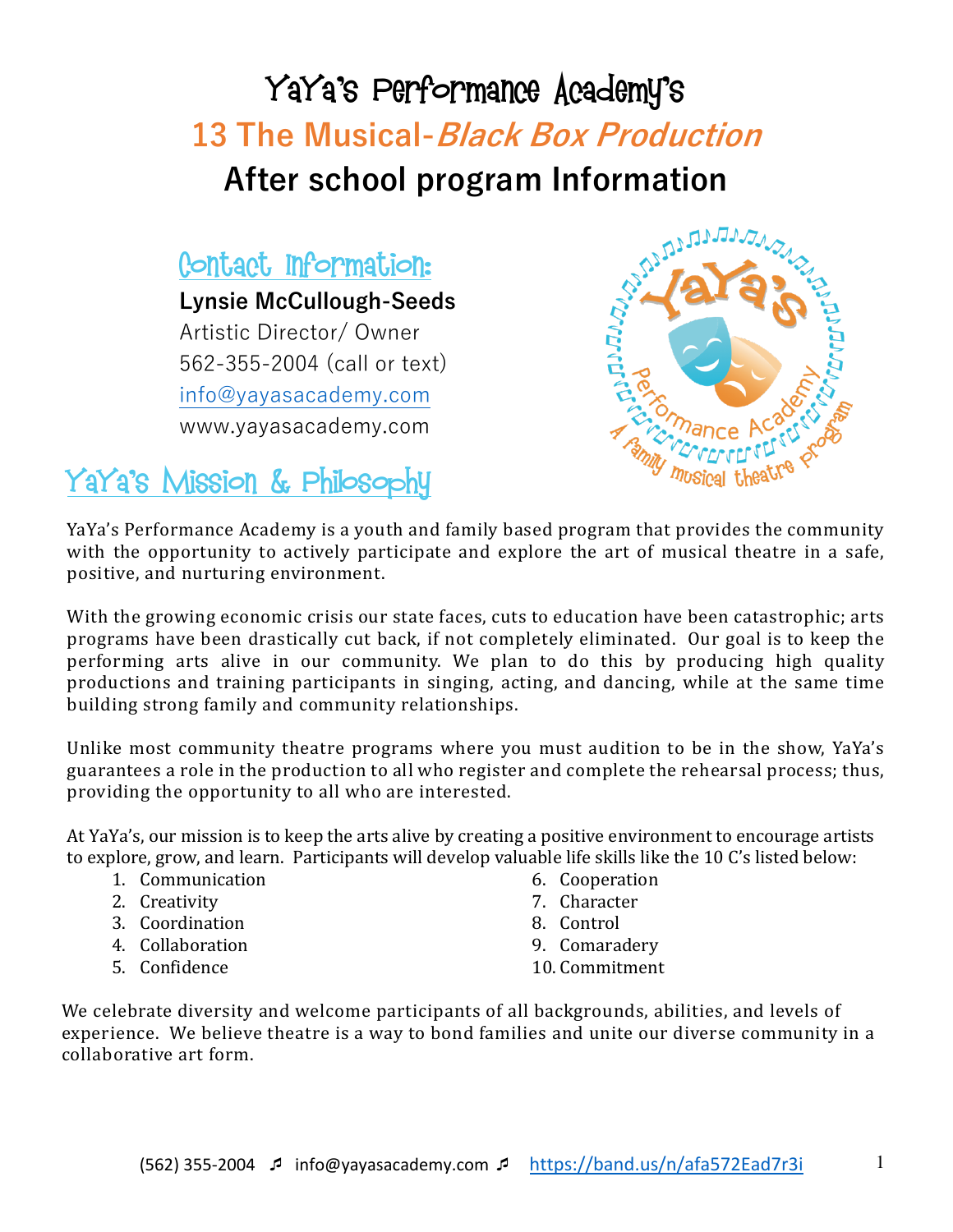## YaYa's General Information

- ¯ **Enrollment days:** There is only 1 enrollment rehearsal for our summer production of 13 the Musical on Saturday, 6/25/22. Once enrolled they are guaranteed a role in the ensemble of the show and will rehearse every Saturday. Participants may try out the first rehearsal before paying the fees, but you still need to create a parent and student account, so we have emergency contact information.
- **Dolline Enrollment and payments** Every performer must set up an account through our online enrollment system (Dance Studio Pro or DSP) that can be accessed from our website www.yayasacademy.com by clicking on the PAYMENT button on any page or the ENROLL button on the show specific page. Once your family account is set up with emergency contact information and contact info. it will be saved for future shows. You may make your payments online using PayPal, a credit card, or a debit card. Check or cash payments may be made in person at a rehearsal. We will use this system to add your lead and costume fees to your balance once the show is cast. You will be able to log in and view your account to see what fee's you owe.
	- $\circ$  You must enroll online (1<sup>st</sup> payment made, or paid in full) by, Monday, 6/27/22 at 6:30 pm to be in the show. You can try out the first rehearsal for free, but you still need to create a parent and student account, so we have emergency contact information on hand.
	- o **Refunds** are only given if requested prior to lead auditions or if we do not get enough students for the program to continue (minimum 30 students).
- ¯ **Participation Waivers:** All participants must read and agree to follow our COVID-19 guidelines and procedures which can be previewed on our website www.yayasacademy.com. Agreement to all waivers (general liability, Covid release, policies  $&$ procedures) are required to participate in any programs. You can view and agree to the waivers once you set up an online enrollment account on Dance Studio Pro by clicking the enroll button below. All returning participants will need to read the updated policies on DSP and click on the box to submit agreement. See instructions for how to access waivers on our website.

#### ¯ **Rehearsal days, times, & Location:**

- $\circ$  The first rehearsal is Saturday, 6/25/22 6<sup>th</sup>-8<sup>th</sup> 12-1 pm, optional audition prep for 6<sup>th</sup>- $12<sup>th</sup> 1-2:30$  pm and 9<sup>th</sup>-12<sup>th</sup> 2:30-3:30 pm.
- $\circ$  All rehearsals will be at Lakewood Village Community Church (LVCC) located at 4515 Sunfield Ave. LB 90808 in the Fellowship Hall.
- $\circ$  Beginning the second week on  $7/2/22$  the normal rehearsals are Monday and Wednesdays from 7:00-9:30 pm for leads, Saturdays from 12:00-4:00 pm for the ensemble. Ensemble will also be called to occasional M/W night rehearsals from  $7-9:30$ pm. The entire cast will not be called to every rehearsal. We will update the calendar on Band (see Band App info below) with a detailed rehearsal schedule listing exactly who is needed and when every 1-2 weeks. If you audition and are cast as a principal lead role, plan on being at every rehearsal. Smaller featured lead roles will not be called as often or as long.
- o **Ensemble Casting** will happen on the first day of rehearsal, 6/25/22.
	- $\circ$  Participants will attend their age group rehearsal times listed above.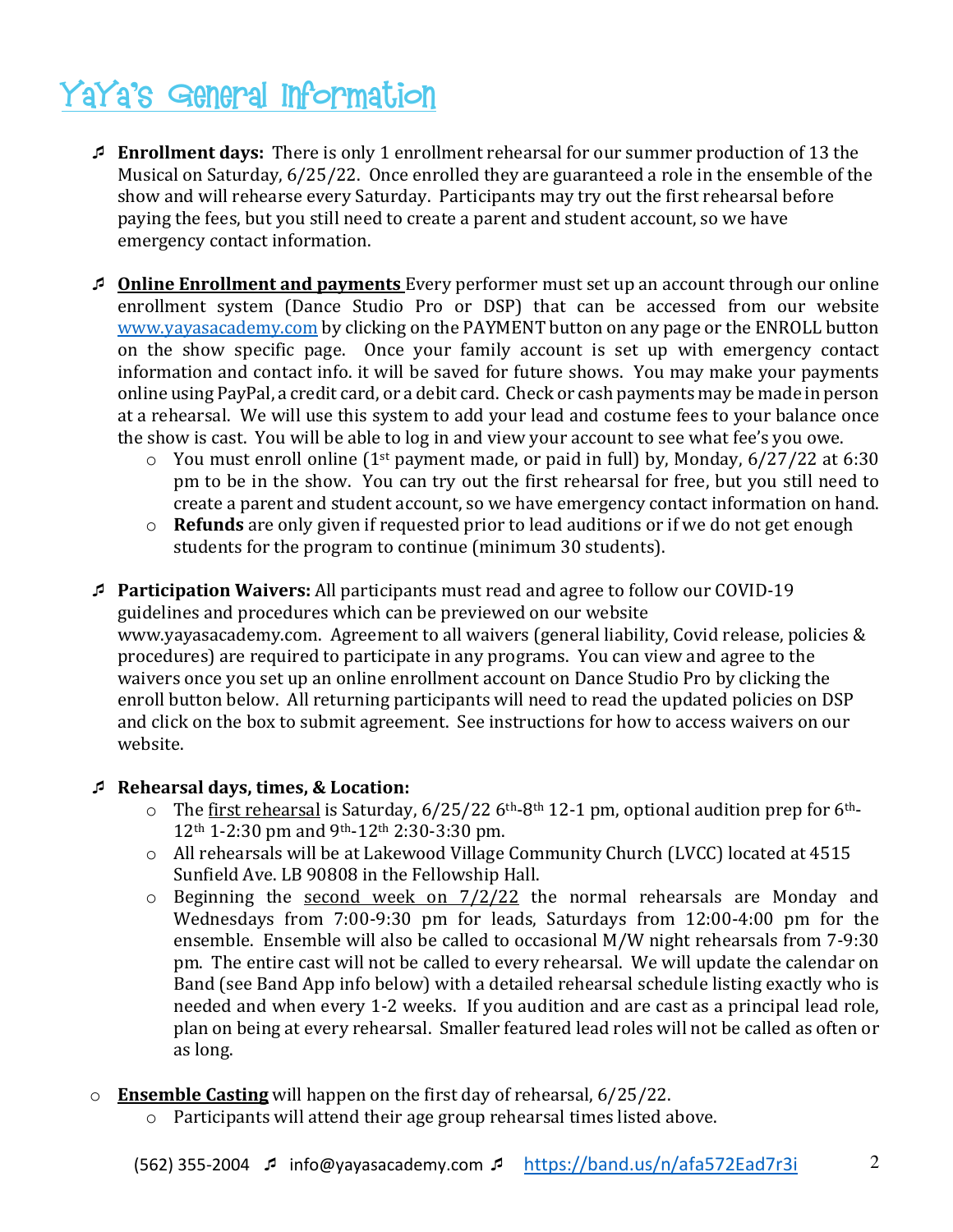- $\circ$  During the 1<sup>st</sup> rehearsal, we will evaluate the students to determine what ensemble rehearsal groups to split them into. We will have at least 2 groups. Ensemble groups are scheduled for 1-2 hours on Saturdays. Once ensemble groups are assigned to a Saturday time, that will be their set Saturday time for all remaining weeks of rehearsals. Only the Monday and Wednesday evening schedules will fluctuate by week for leads and ensemble depending on what scene or song we are working on that week.
- $\circ$  We will post the ensemble group assignments as well as the lead roles to the Band app by Friday,  $7/1/22$  at 8 pm.

#### ¯ **Lead Auditions:**

- $\circ$  Those interested in auditioning for one of the lead roles in the show need to attend the lead auditions on Monday, 6/27 from 7-9:30 pm. Only those interested in a lead role need to attend this day.
- $\circ$  Callbacks will be Wednesday, 6/29 from 7-9:30 pm (those needed will be listed on the callback list we will post to the band app).
- $\circ$  We will hold an optional audition preparation rehearsal for those interested in auditioning for a lead role on the  $1^{st}$  Saturday rehearsal from 1-2:30 pm. This rehearsal will prepare you with the content we want to see at auditions. Performers do not need to prepare anything for the audition. We will teach them the song we want to hear and have scenes for them to read for auditions. In the meantime, for those interested in preparing for their lead audition in advance we posted a reference recording of the show to the Files on the Band App.
- $\circ$  After lead auditions we will create a cast list stating who got each lead role as well as what ensemble group they have been assigned to and their rehearsal time for Saturdays. The Calendar on the Band App will be updated weekly with which groups and leads are called to each rehearsal. Only those listed in the NOTES section for each rehearsal are called.
- $\circ$  We will post the lead cast list to the Band App by Friday, 7/1 at 8 pm and send out an email.
- **Band App-** We are using a new App to communicate all program information including schedules, dance videos, music tracks, hand-outs, reminders, etc. This App is replacing Shutterfly for those of you who have done shows with us in the past. Please click on the link below or scan the QR code to be added to our "Band." You will be prompted to download the app on your phone or other device and then I will approve you as a member once you answer the privacy question.
	- $\circ$  Please have your older kids with phones or an iPad download the app as well, this way they will have access to rehearsal materials without always having to use your phone. The Band app is for ages 13 and older.
	- $\circ$  You can contact us directly through the chat function in the app. Please keep in mind that most of the time info will be sent out in a group chat. If you want to respond or ask a question that only pertains to your performer, please private message YaYa instead of responding on the group chat.
	- $\circ$  Band is also accessible from your computer by going to www.band.us and logging in with the same username and password you used on the app on your phone.
	- o https://band.us/n/afa572Ead7r3i

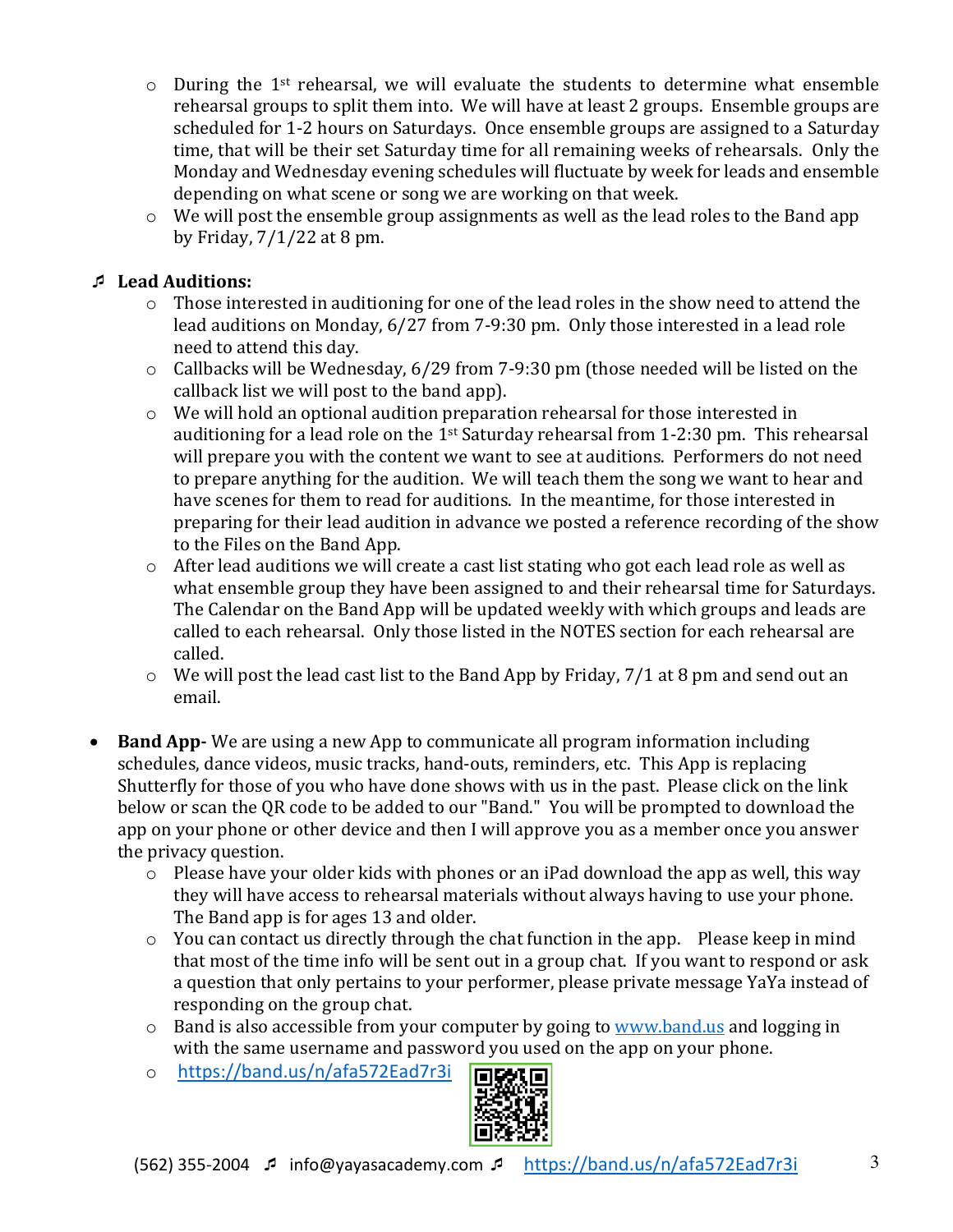- **Fees** involved with the program cover all the production costs of renting rehearsal space, performance venue, insurance, set construction, programs, hand-outs, show royalties, staff salaries, etc. All fees must be paid in full prior to Tech week in order to participate in the shows.
	- o **Tuition Fee** of \$250.00 covers script, show shirt, rehearsal tracks, and 6 weeks of instruction in singing, acting, and dancing for the ensemble for a 1-hour rehearsal, 1 day per week. Tuition fee is due in full, or 2<sup>nd</sup> payment made prior to lead auditions on Monday,  $6/27$  at  $6:30$  pm. We offer a 10% discount for 2 or more actors from the same family.
	- o Lead fees will be charged to all who are cast as a lead role in the show. This fee is to cover the additional instruction time that these participants will receive (leads are often called twice a week and sometimes for 2 hours each day in addition to the ensemble Saturday rehearsals). Principal Leads will pay a \$100 fee and small featured roles will pay a \$50 fee.
	- o **Costumes-** All cast members are responsible for their own costume. We will provide specific requirements as well as examples and cost-effective suggestions. On the occasion that something needs to be uniform across the cast, we will bulk purchase the item and charge you a minimal fee. Some lead costumes will be provided for a small cleaning fee.
	- o Late Fees will be charged for all tuition payments, lead fees, and costume fees that are not paid online by the due date.
	- o **Ticket sales** help pay for the overall cost of running the program. It is important to sell tickets for our program to continue, as well as to fill the seats and perform our shows for a sold-out crowd. If each family sells a minimum of 5 tickets per production, we will be in great shape. Tickets will be sold online at a later date.
- **<u>■ Tech week</u>** is the week that we move to the facility in which we will perform the show. These *dates* are listed below as well as on the calendar on the Band app. This is the week we place everything on stage and add our sets, props, costumes, and technical aspects of the show. This is a very important week, during which there will be **NO EXCUSED ABSENSES**. It is a long and very important week. We ask that you always arrive on time ready to work. We ask that you please be flexible with us this week, as sometimes the schedule must change last minute. Tech week rehearsals and performances will be at St. Cornelius school. It is very important that all performers attend all tech. week rehearsals to be taught how to work with the sets and technical equipment.
	- o *Mandatory Tech. week rehearsals are:*
		- Sunday,  $8/7/22$  12-3 pm
		- $\bullet$  8/8-8/11/22 5-8:30 pm
		- *Subject to change*
- ¯ **Performances** will be at St. Cornelius School in their Large Hall. 3333 Bellflower Blvd. Long Beach 90808. The projected performance dates are below. We will do a maximum of 4 performances depending on how many performers enroll in the show. If we get fewer than expected, we will only do 2 performances.
	- o **Friday, 8/12 7 pm**
	- $\circ$  **Saturday, 8/13 2 pm & 7 pm**
	- o **Sunday, 8/14 2 pm**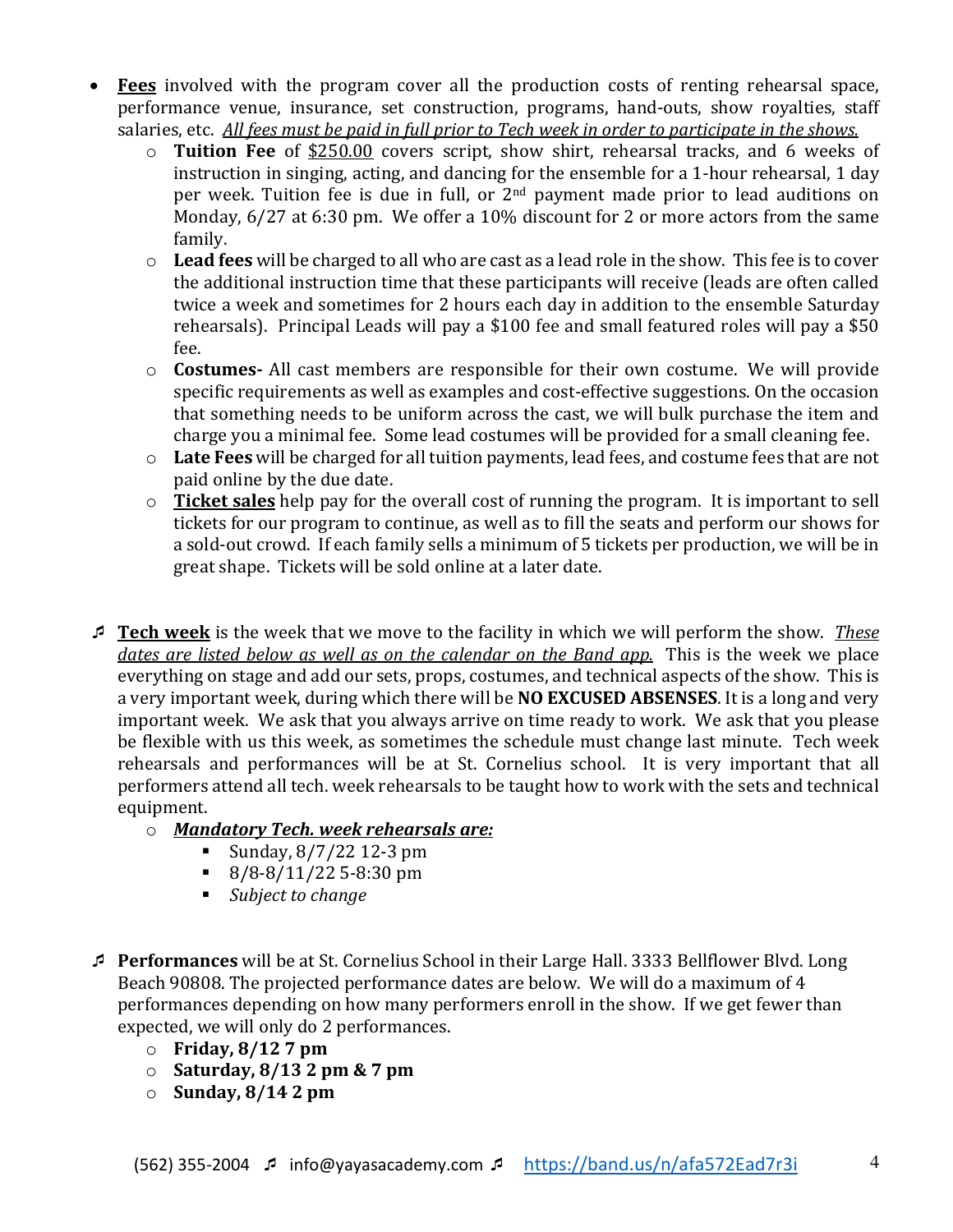• Parent volunteers are a crucial part of making our productions a success. We ask our parents to volunteer a minimum of 5 hours per production. This can be done during pre-show, working jobs during performances, as well as post-show with strike. Without parent support, the show would not go on.

Areas in which we need volunteers are:

- $\circ$  Making costumes
- o Line Leaders
- $\circ$  Building/painting sets
- $\circ$  Making props
- $\circ$  Concessions for the show
- o Box office

o Load-in

- $\circ$  Show-grams & flowers
- o Strike
- o Please let us know your unique skills and we will put you to work.
- **Parent meetings** -Mandatory Zoom parent meeting on Thursday, June 23<sup>rd</sup> at 7 pm.
- Where to go for help: The Band App is your main source for production information. Always check there first for the schedule, hand-outs, and announcements. Feel free to approach staff members before or after rehearsal times with your questions, or you can email, text, or call us at 562-355-2004 or info@yayasacademy.com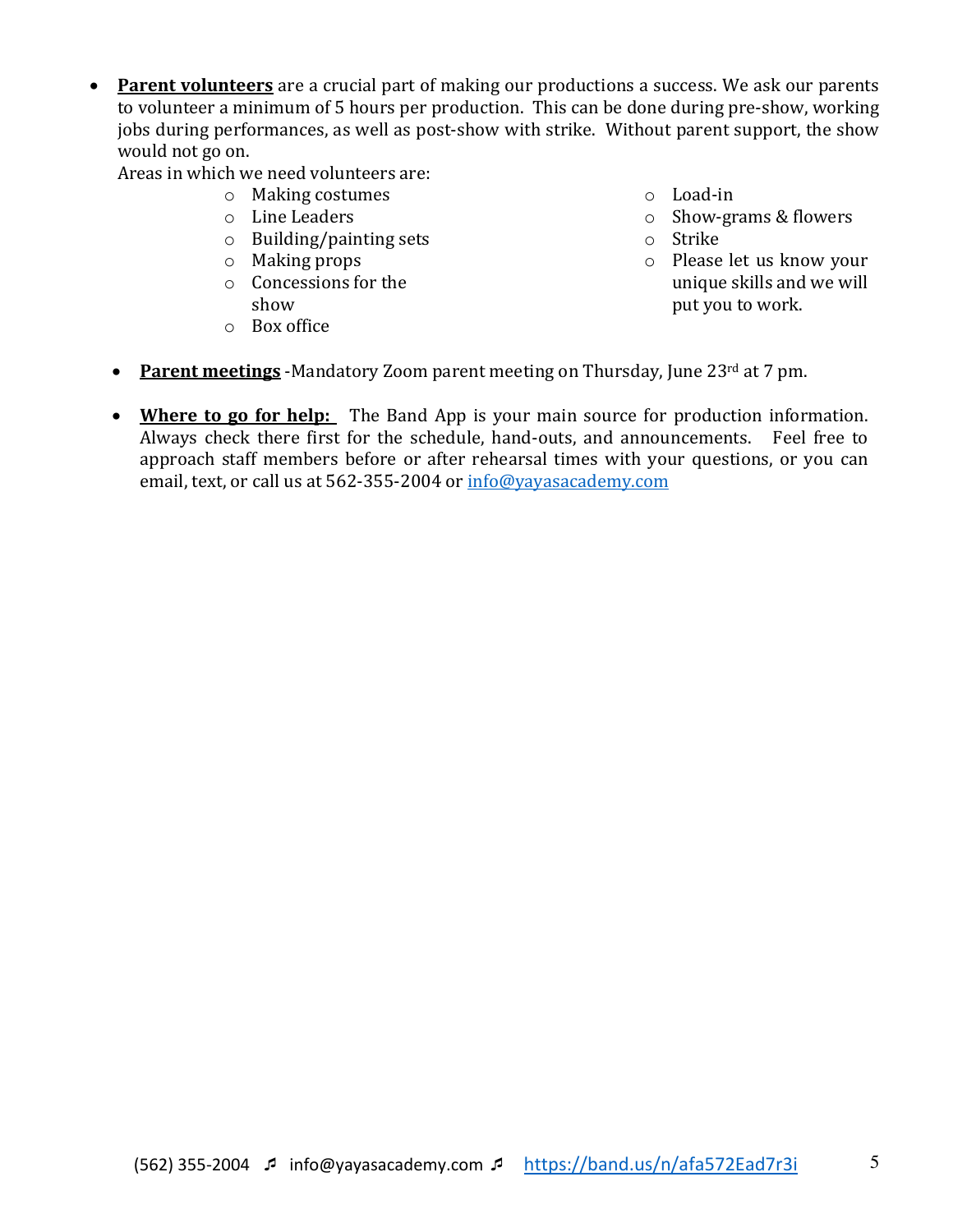# YaYa's Program Policies

- Behavior policy- Performing in a YaYa's production should be seen as a privilege. Disrespectful or inappropriate behavior by the performer or the parent will be grounds for expulsion from the production with no refund. Behavior will always be considered when enrolling and auditioning for future shows. Severity of the consequences are at the discretion of the Artistic Director.
- **Attendance Policy** 3 or more unexcused absences may result in being dropped from the production without refund. Students who miss excessive amounts of rehearsals fall too far behind and we do not have the time to stop momentum and reteach each number for every absence. Leads with 2 or more unexcused ensemble and/or Lead rehearsal absences will be dropped from their lead role at the discretion of the director.
- Tuition fee waivers- We offer a couple tuition fee waivers per show, as we understand that times are difficult, and we want all interested to be given the opportunity to perform. Watch for the fee waiver deadlines 2 weeks prior to the first rehearsal of the show.
- Payment plans are available in which we break down the registration fee into 2 equal payments of \$125 each. A \$10 late fee will be charged if the second payment is not paid on time.
- Late fees- All program fees (tuition, lead fee, costume fees) are assigned due dates in our online payment system. Any fee not paid online by the due date will be charged an automatic late fee (\$10 for tuition payments and \$5 for all other fees).
- **Refund policy** Requests for refunds must be submitted prior to lead auditions.

#### • **Photo & video policy-**

- $\circ$  Photography and videography at the shows are strictly prohibited.
- $\circ$  YaYa's Performance Academy will contract with a set professional show photographer each production to photograph the shows. Participants will have the opportunity to purchase photographs from the photographer.
- $\circ$  When the royalty contract allows for it, YaYa's will hire a professional videographer to video record the show and sell copies to the participant's families. The privilege to do this is on a per show basis depending on what show we are performing and the set regulations in the royalty contract.
- $\circ$  YaYa's will use photographs, video, and sound recordings taken during rehearsals and performances for publicity purposes only.

#### • **Contracts**-

 $\circ$  **Cast member Contracts** lay out the expectations we have for our performers and their parents and must be signed by all who wish to participate in the production. These will be posted as a google form to fill out on the Band app.